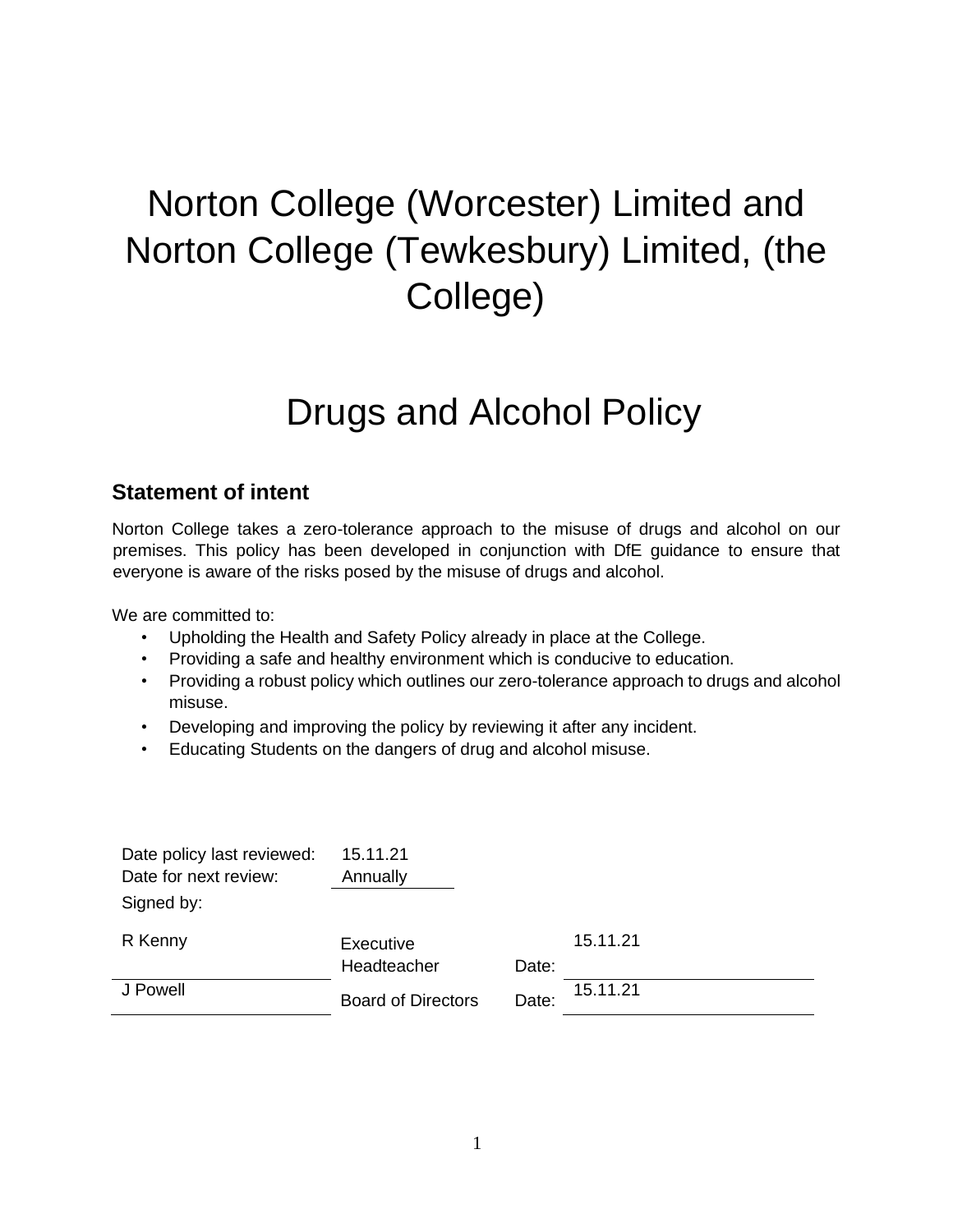#### **1. Legal framework**

- **1.1** This policy has due regard to relevant legislation including, but not limited to, the following:
	- Children and Families Act 2014
	- Education Act 2011
	- Health Act 2006 DfE (2021) 'Keeping children safe in education (2020)'
	- DfE (2018) 'Mental health and behaviour in schools'

#### **2. Key roles and responsibilities**

- **2.1** The Board of Directors are responsible for:
	- Implementing effective policies and procedures are in place to ensure that students are kept safe from alcohol and drugs at College.
	- Ensuring that the Drug and Alcohol Policy is maintained and disseminated to all staff.
	- Ensuring that students experiencing difficulties with alcohol and/or drugs can access the support they need.
	- Working with the Head of School, and in liaison with parents, students, health and other professionals, to ensure that the drug and alcohol curriculum addresses the needs of students and the local community and reflects current trends.
	- Ensuring that the designated Safeguarding Director reports incidents concerning drug and alcohol related concerns to the Board of Directors via the weekly SLT minutes.
- **2.2** The Head of School is responsible for:
	- The day-to-day management of this policy.
	- Providing a safe environment for all staff, students and visitors.
	- Working with Directors to ensure compliance with relevant legislation.
	- Informing the Board of Directors, via the designated Safeguarding Director, of any issues and developments concerning drugs and alcohol.
	- Acting on any concerns arising from students' use of drugs and alcohol.
	- If appropriate, and where doing so will not place the child at risk, informing parents/carers of any drug and alcohol related incidents concerning their child.
	- Inviting the local police and drugs team into College to raise awareness of the risks and issues associated with drugs.
	- Informing the police of any drug or alcohol related decision, where they deem it appropriate to do so.
	- Ensuring a consistent approach to managing drug and alcohol incidents.
- **2.3** The DSL is responsible for:
	- Ensuring that staff have the skills to teach and discuss issues relating to drugs and alcohol.
	- Ensuring that staff and students experiencing difficulties with drugs or alcohol are provided with appropriate internal support and referred to external support agencies as appropriate.
	- Consulting with students to inform provision around drugs and alcohol education.
	- Accessing appropriate training to enable them to successfully advise the College on drug and alcohol matters.
	- Liaising with local services as necessary to provide support for students.
	- Assisting with the monitoring and review of this policy.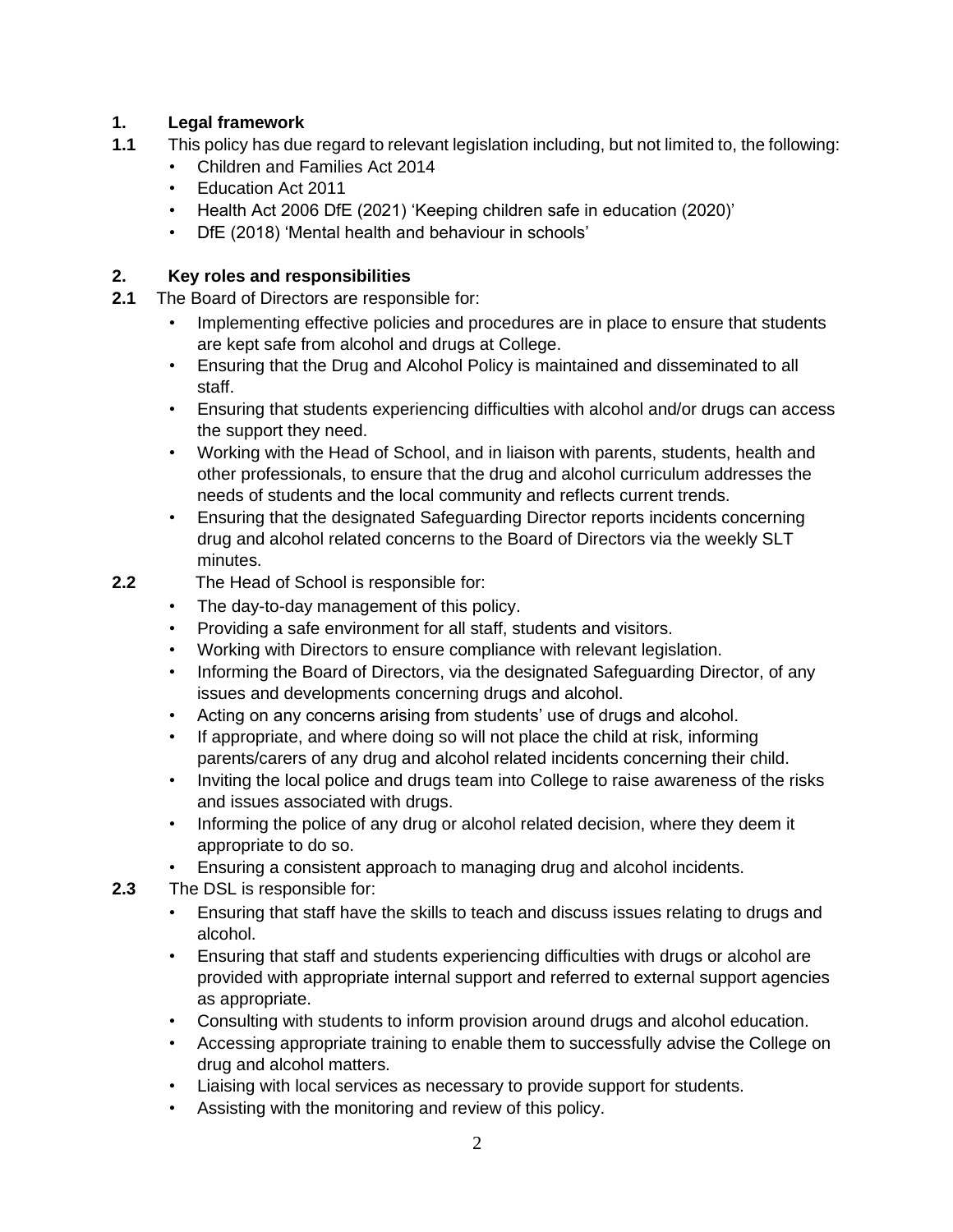- **2.4** Students are responsible for:
	- Ensuring they do not bring illegal or prohibited drugs or alcohol onto College premises or whilst engaged in any offsite activity representing the College.
	- Ensuring they do not take drugs or consume alcohol whilst travelling to or from College or at any time whilst representing the college.
	- Contributing to the development of this policy by providing feedback on the effectiveness of the drugs and alcohol education provided, and on how incidents are managed.
- **2.5** All staff are responsible for:
	- Reporting for work, and remaining throughout the day, in a fit and safe condition to undertake their duties.
	- Ensuring that their performance and judgement at work is never impaired by alcohol or drugs.
	- Ensuring that they are in a fit and safe condition during the on-call period.
	- Understanding how this policy relates to them and their role in drug and alcohol management.
	- Attending scheduled training concerning drugs and alcohol, including how to spot the signs and symptoms of use and dependency, identifying paraphernalia and how to respond to a drug related incident.
	- Reporting concerns regarding students' use of drugs and alcohol to the DSL or Head of School.

**2.6** The Assistant Headteacher responsible for Health and Safety is responsible for:

- Regularly checking the College premises for signs of drug and alcohol use and reporting any concerns to the DSL.
- Adhering to the Sharps Policy at all times when handling needles found on College premises.
- **2.7** External agencies are responsible for:
	- Supporting the College with drug and alcohol issues as required.

#### **3. Definitions**

**3.1** For the purposes of this policy, a "drug" is defined as any substance which, when ingested, alters perception and the way the body works.

This definition includes but is not limited to:

- All illegal substances
- Alcohol
- Tobacco
- Solvents
- Medicines
- Legal highs

#### **4. Staff training**

**4.1** We recognise that early intervention can prevent drug misuse. As such, teachers will receive training in identifying students who may be at risk, annually.

**4.2** Teachers and support staff will receive formal drug training during the induction process.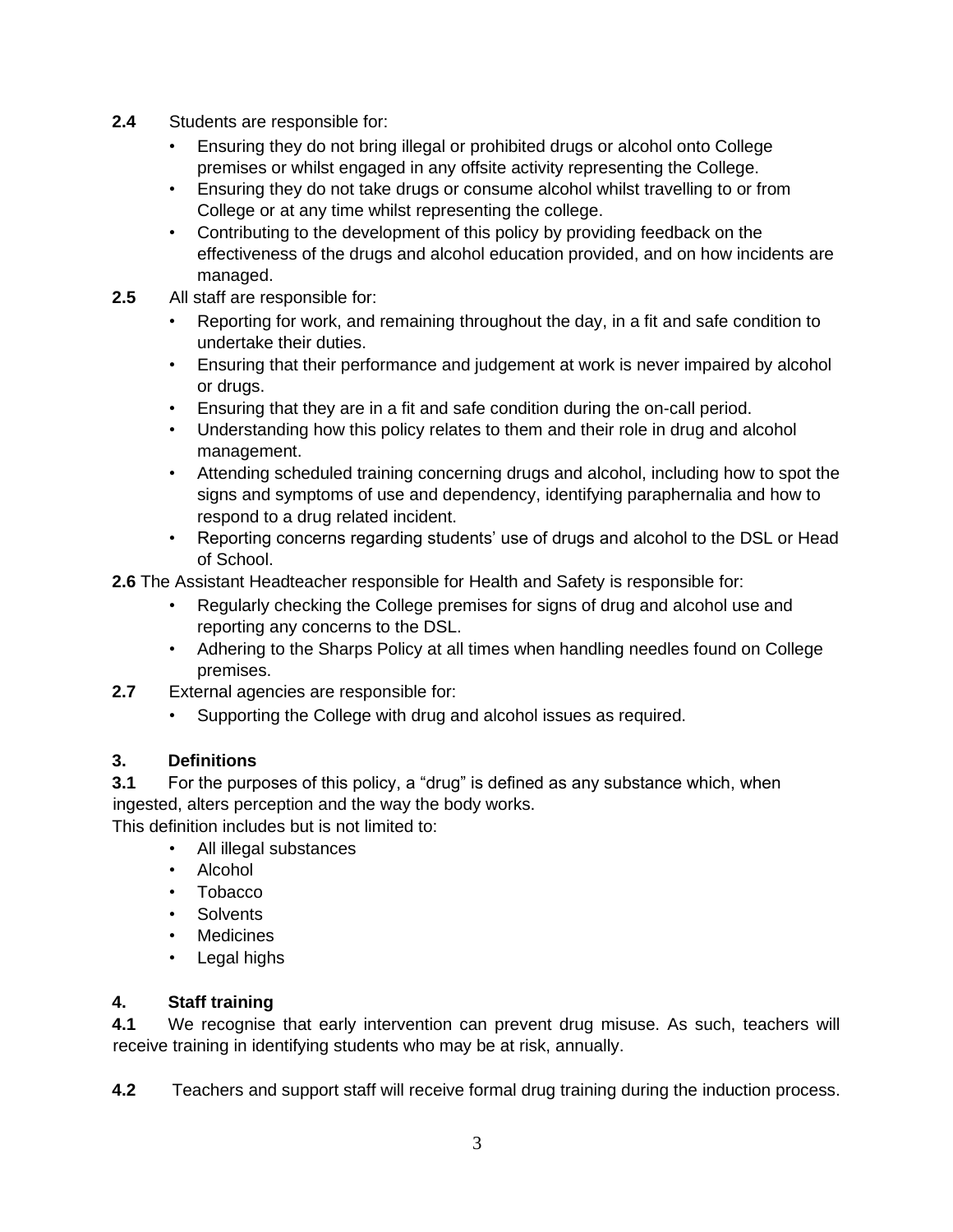**4.3** Teachers and support staff will receive regular and ongoing training as part of their professional development.

#### **5. Curriculum - Drug education**

**5.1** All students will receive regular guidance on drugs and alcohol as part of the Relationships and Sex Education (RSE) and Health Education curriculum.

**5.2** Drugs and alcohol will feature regularly as part of pastoral education.

**5.3** Lessons will be delivered as appropriate to the age and phase of the students and will be differentiated according to individual learning styles.

**5.4** Where appropriate, visitors and external speakers will lead classes on drug and alcohol misuse.

#### **6. Smoking**

**6.1** In accordance with part 1 of the Health Act 2006 the College endeavours to be a smoke free environment. This includes all buildings and outbuildings.

**6.2** The college recognises many students suffer with tobacco addictions; these students will be supported through pastoral intervention and healthy lifestyle education via the RSE and Health and Science curriculum.

**6.3** Parents/Carers and visitors must not smoke on College grounds and must avoid smoking in front of students and/or encouraging students to smoke.

**6.4** Staff are not allowed to smoke whilst working with students. When not on duty staff must smoke in the designated outside smoking area.

**6.5** In the interest of health and hygiene, smoking is only permitted in the outside designated smoking area.

**6.6** Smoking of marijuana on the school grounds or bringing marijuana for consumption or to sell, or whilst on off-site activities, are totally prohibited. To do so will result in sanctions and referral to the college Exclusion Policy and could lead to the loss of a college placement.

#### **7. Legal drugs and prescribed medicines**

**7.1** We understand that some students may require medications that have been prescribed by a doctor or other health professional.

**7.2** Parents/Carers have the primary responsibility for their child's health and should provide the College with all relevant information about their child's medical condition.

**7.3** Medicines should only be brought onto the premises if it would be detrimental to the child's health if medicines were not administered during their time at the College.

**7.4** The College will only accept medicines which have been prescribed by a doctor, dentist, nurse or pharmacist, apart from over the counter painkillers which may be taken in moderation, however, permission will always be sought from the parent/carer.

**7.5** All students with prescribed medication will have an Individual Health Care Plan signed by parent/carer and medication will be kept in the locked cupboard in the medical room.

**7.5** Medicines must be provided in the original container as dispensed and must include the prescriber's instructions for administration and dosage.

**7.6** Further guidance can be found in the College's Administering Medication Policy.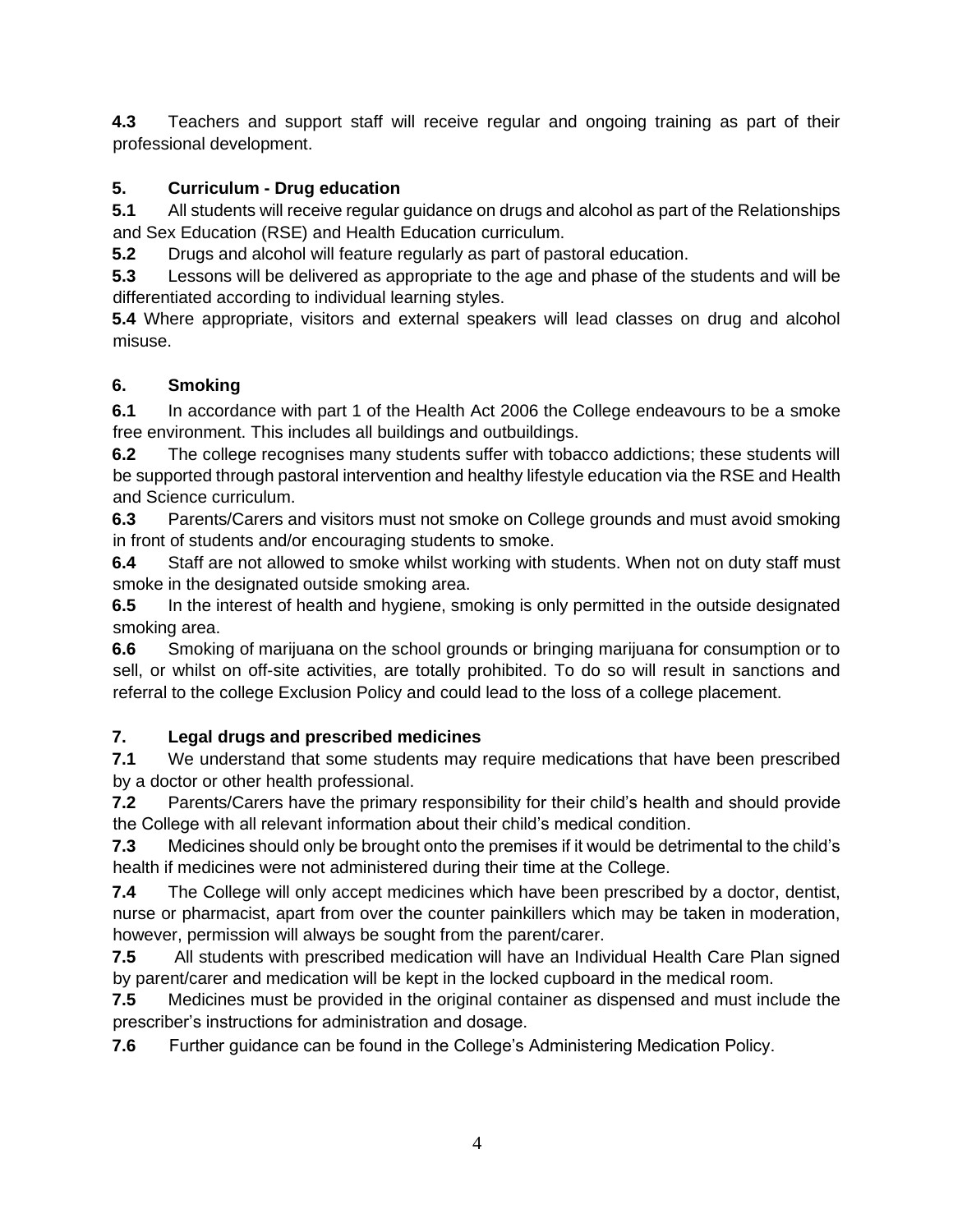#### **8. Solvents**

**8.1** Students are not permitted to bring solvent-based products onto the premises including, but not limited to, aerosol deodorants, compressed air and aerosol hairspray.

**8.2** The College will ensure that potentially hazardous solvents are stored safely, and Students will be supervised if they are required to come into contact with them.

**8.3** More information can be found on the College COSHH forms.

#### **9. Persons found to be under the influence of drugs or alcohol**

**9.1** Staff members found to be under the influence of drugs or alcohol whilst on College premises may be disciplined in line with their contract of employment.

**9.2** Visitors to the College found to be under the influence of drugs or alcohol on College grounds will be escorted from the premises. The Head of School has the authority to ban persistent offenders from the College.

**9.3** Unless it is a medical emergency, or where there is aggressive or threatening behaviour, students found to be under the influence of drugs or alcohol whilst on College premises will be removed from activities and, assessed by a member of the SLT.

**9.4** The student's parent/carer will be contacted and asked to remove the student from the premises.

**9.5** The student will remain in the Head of School's office until their parent/carer arrives.

**9.6** If necessary, a search will be conducted, in line with Education Regulations.

#### **10. Medical emergencies**

**10.1** In drug related medical emergencies, trained first aiders will be summoned.

**10.2** A member of staff will remain with the casualty until the trained first aider arrives.

**10.3** Other students will be removed from the immediate area as soon as is reasonably practicable.

**10.4** Following assessment by the first aider, a decision will be made as to whether an ambulance will be called.

**10.5** The student's parents/carers will be telephoned and advised of the incident.

**10.6** This incident will be logged in the accident book as well as on CPOMs.

**10.7** If the student is felt to be at risk, the Child Protection and Safeguarding Policy will come into effect and social services will be contacted.

**10.8** All reportable accidents and incidents, including near misses or dangerous occurrences, will be reported to the HSE as soon as possible following the College's Health and Safety Policy.

# **11. Threatening behaviour**

**11.1** Aggressive and threatening behaviour by students, staff or visitors under the influence of drugs or alcohol will be taken very seriously.

**11.2** Where aggressive and/or threatening behaviour is displayed, the College will not hesitate to contact the police.

**11.3** Any student, staff member or visitor displaying aggressive and/or threatening behaviour will be removed from the premises.

**11.4** In the case of students, parents/carers will be contacted, and students will be disciplined in line with the College's Behaviour and Student Code of Conduct Policy.

**11.5 Staff members may be disciplined in accordance with the College's Disciplinary Policy.**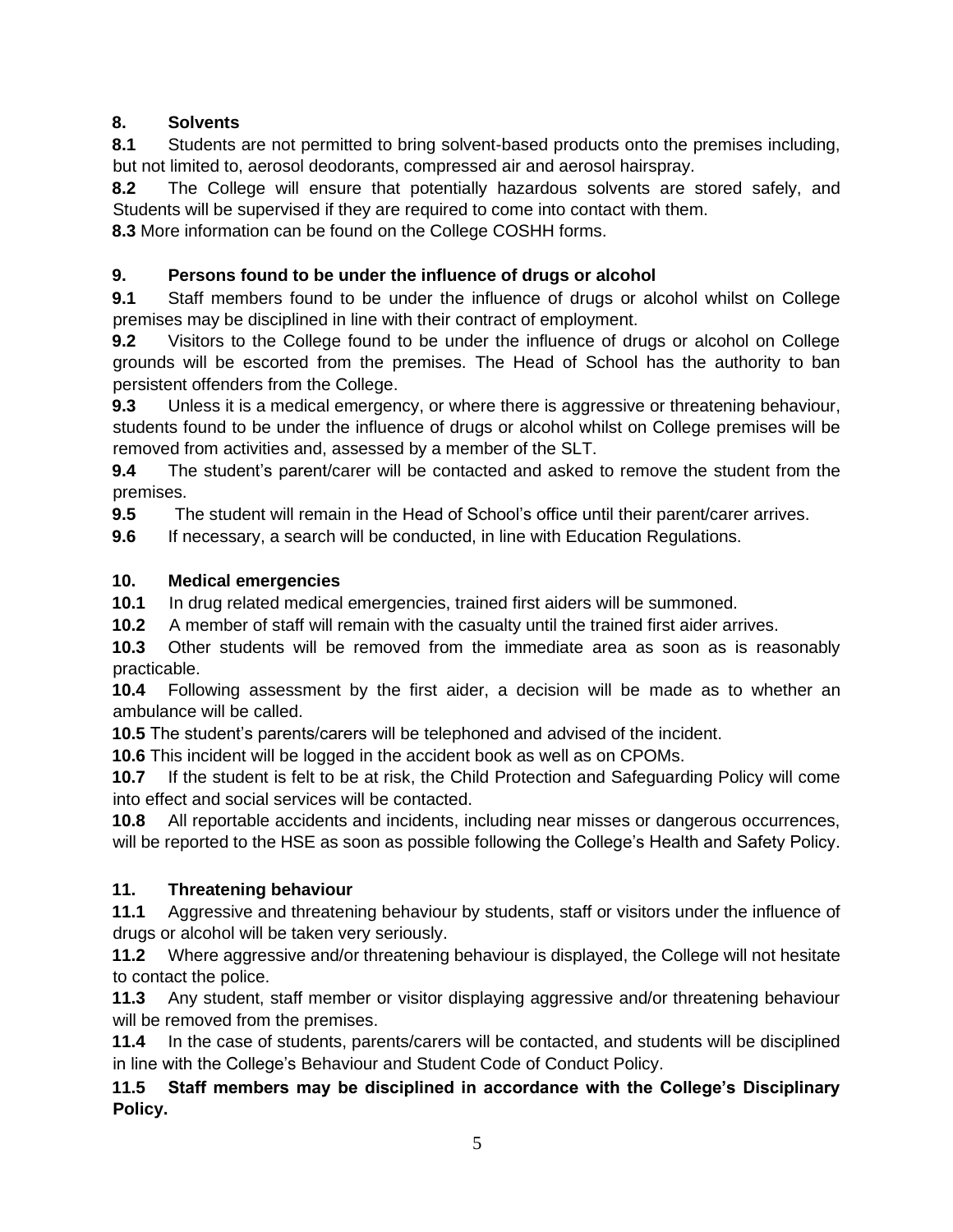#### **12. Searching**

**12.1** Members of the SLT may use common law to search students for any item with their consent.

**12.2** The Head of School may ask any student to turn out their pockets.

**12.3** The Head of School may search any student's bags.

**12.4** Under part 2, section 2 of the Education Act 2011, the Head of School is authorised to search for any prohibited item including, but not limited to, illegal drugs and alcohol, without the consent of the student if they have reasonable grounds for suspecting that the student is in possession of a prohibited item.

**12.5** The Head of School may require a student to remove outer clothing including hats, boots, coats and scarves.

**12.6** Students' possessions will only be searched in the presence of the student and another member of staff unless there is a risk that serious harm will be caused to a person if the search is not conducted immediately, and where it is not practicable to summon another member of staff.

**12.7** Searches will be conducted by a same sex member of staff with another same sex staff member as a witness, unless there is a risk that serious harm will be caused to a person if the search is not conducted immediately, and where it is not practicable to summon another member of staff.

**12.8** A staff member carrying out the search can confiscate anything they have reasonable grounds for suspecting is a prohibited item. This includes "legal highs" and other potentially harmful materials, which cannot immediately be identified.

#### **13. Controlled substances**

**13.1** The College has a zero-tolerance policy on illegal drugs.

**13.2** Following the identification and confiscation of a controlled substance, a staff member will seal the sample in a plastic bag and include details of the date and time of the confiscation alongside the name of any witness/witnesses present.

**13.3** A member of the SLT will store the sample in a secure location.

**13.4** The incident will be reported immediately to the police who may collect the sample and then deal with it in line with agreed protocols.

**13.5** The College will not hesitate in giving the police the name of the student from whom the drugs were taken.

**13.6** A full report will be completed and submitted to CPOMs for the SLT to monitor.

**13.7** Any further measures will be undertaken in line with the College's Child Protection and Safeguarding Policy.

**13.8** Where controlled substances are found on College trips away from the College premises, the parents/carers of the student, as well as local police, will be notified.

# **14. Safeguarding:**

**14.1** The College understands that the misuse of drugs and alcohol can often be a sign of underlying issues; therefore, led by the DSL, staff and students experiencing difficulties with drugs or alcohol will be provided with appropriate internal support and referred to external support agencies as appropriate.